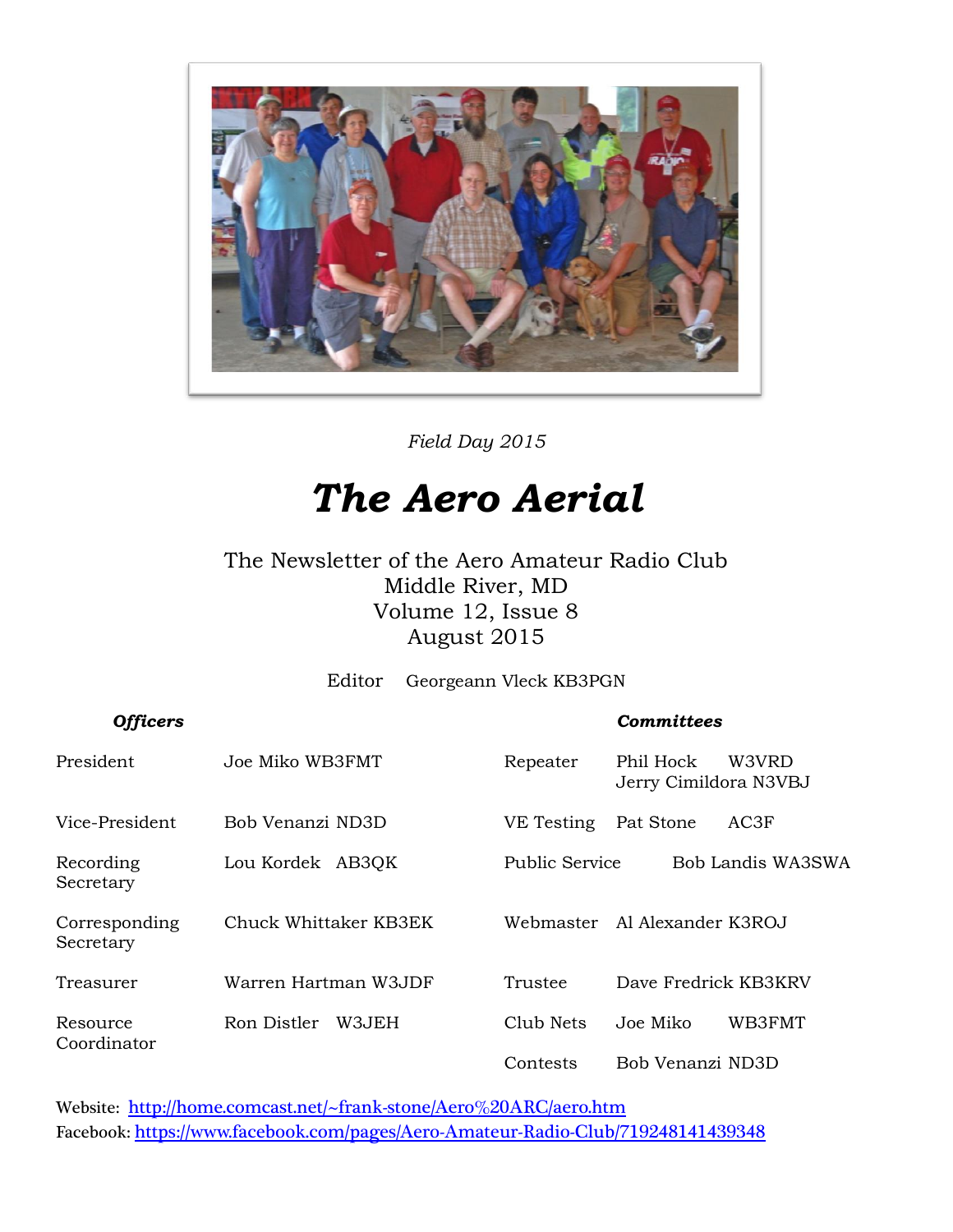### **About the Aero Amateur Radio Club**

#### **Meetings**

The Aero Amateur Radio Club meets on the first and third Wednesdays of the month at Essex SkyPark, 1401 Diffendall Road, Essex. Meetings begin at 7:30 p.m. local time. Meetings are canceled if Baltimore County Public Schools are closed or dismiss early.

#### Repeaters

W3PGA 2 M : INPUT : 147.84 MHz, OUTPUT : 147.24 MHz W3PGA 70 Cm: INPUT : 444.575 MHz, OUTPUT : 449.575 MHz W3JEH 1.25 M: INPUT : 222.24 MHz, OUTPUT : 223.84 MHz

#### Club Nets

Second Wednesday Net – 10 Meters (28.445 MHz) @ 8 p.m. Local Time Fourth Wednesday Net – 2 Meters (147.24 MHz Repeater) @ 8 p.m. Local Time Fifth Wednesday Net – 70 Centimeters (449.575 MHz Repeater) @ 8 p.m. Local Time

#### Radio License Exams

The Aero Amateur Radio Club sponsors Amateur Radio License Exams with the ARRL VEC. Examination sessions are throughout the year. Walk-ins are welcome.

#### 2015 Examination Schedule

| Where:   | <b>White Marsh Branch</b>                                         |
|----------|-------------------------------------------------------------------|
|          | <b>Baltimore County Public Library</b>                            |
|          | 8133 Sandpiper Circle, White Marsh, Md. 21236                     |
| Time:    | $1$ p.m.                                                          |
| Dates:   | September 26, November 14                                         |
| Contact: | Patricia Stone AC3F, email: ac3f@juno.com, landline: 410-687-7209 |

#### LOCAL AREA NETS

| Day                    | Time          | Freq. (MHz)   | <b>Net Name</b>                              |
|------------------------|---------------|---------------|----------------------------------------------|
| Daily                  | $9-10$ am     | 145.330       | <b>Oriole Net</b>                            |
| Daily                  | 6 pm          | 3.820         | Maryland Emergency Phone Net                 |
| Daily                  | $6:30 - 7$ pm | 145.330 no PL | Baltimore Traffic Net (b/u 146.670 PL 107.2) |
| Daily                  | 7 pm & 10 pm  | 3.643         | <b>MD/DC/DE Traffic Net</b>                  |
| $2nd$ Tue              | $7:30$ pm     | 146.670       | <b>Baltimore County RACES Net</b>            |
| $2nd$ Wed              | 8 pm          | 28.445        | <b>Aero ARC Net</b>                          |
| $4th$ Wed              | 8 pm          | 147.240       | <b>Aero ARC Net</b>                          |
| $5th$ Wed              | 8 pm          | 449.575       | <b>Aero ARC Net</b>                          |
| When activated by NOAA |               | 147.030       | SkyWarn (primary)                            |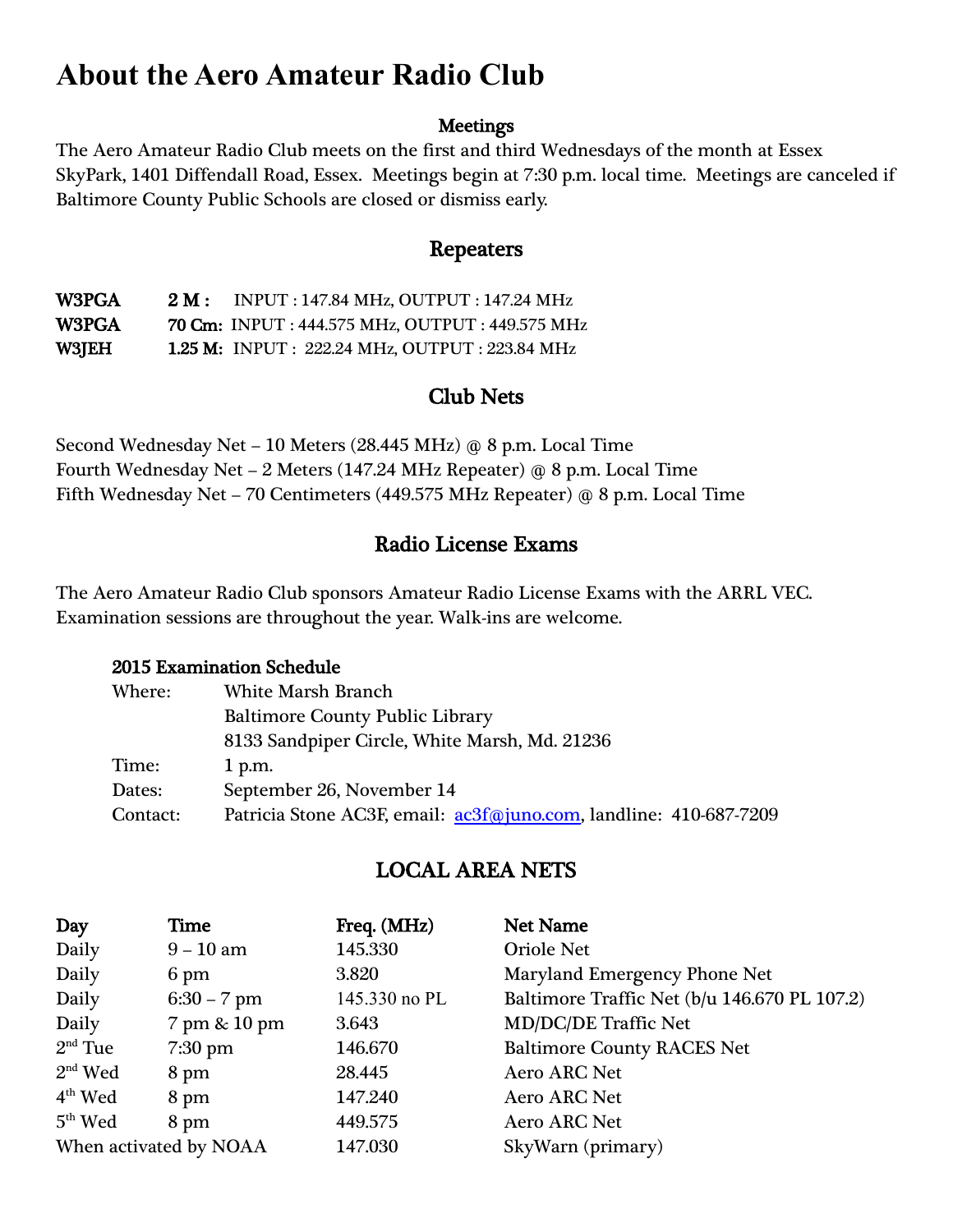#### *From the President's Cave: Field Day 2015*

*July 9, 2015*

I wish to thank all of the Aero Amateur Radio Club members for supporting and participating in Field Day 2015. The event was, as always, a success. Major factors for the Club's success were its operating location and the high participation rate of Aero members. This is the 4<sup>th</sup> year at the Essex Skypark (3<sup>rd</sup> inside a hangar), located off of Back River Neck Road in Essex, Maryland. At set-up on Friday, we had **12** members and **1** guest show up to help. With a roster of 28 Aero members, **23** were able to participate either operating or in some other support activities. Not bad, not bad at all! 82.14% of the members participated, that's a fine turnout.

During the 24 hours we had **12** operators from Aero (**42.85%** of membership) and 1 guest operator. Set-up went smoothly because members arrived early Friday afternoon. Charles and Kelly KC3ANJ and KC3APF provided Chuck Wagon support from Friday's set-up thru Sunday. By 18:00 Friday all 5 HF radios and associated laptops were set up and ready, as well as the 20 m beam, 2 G5RVs, the 10-40 m vertical, the GP15, and a Windom. With all the teamwork and hard effort, everything was operational by 11:00 Saturday.

The weather on Field Day started pleasant with temperatures in the mid-70's, but by mid-afternoon the monsoons started. The Essex area received 3 ½ to 4+ inches of rain between 15:00 to18:00. The hangar and runway were flooded. Operations were halted at 17:20 due to high water  $(4\frac{1}{2})$  inches at the rear wall of the hanger), and members present took shelter in the FBO building to wait out the storm. By 18:30 the rains had stopped and bailing out began. Dave KB3KRV and Bob WA3SWA used push brooms to move water out of the hangar, and Charles KC3ANJ opened a clogged drain. The hanger became radio-active again at 20:10.

The only casualties were a 20 m filter and the 20 m beam. The filter had a high SWR, bad capacitor; the 20 m beam could hear but not talk. Phil W3VRD repaired the 20 m filter and by 11:00 Sunday had fixed the Gamma match on the beam. He replaced the variable capacitor with a fixed 63pf capacitor, and the beam came to life.

We had visits from Delegate Robin Grammer, Jr., of the Maryland General Assembly, Legislative District 6, and Marty Pittinger KB3MXM, the new MDC Section Manager.

#### **Some Firsts:**

- Ran as 5A instead of 4A
- Super set-up time on Friday, done by  $18:00$
- $\triangle$  Operational as of 11:00 on Saturday
- $\div$  Safety briefing at 13:00 on Saturday
- Club member Margaret Holy made her first 2 HF contacts assisted by Joe WB3FMT
- Breakdown by 15:00 on Sunday
- VE testing. Three successful candidates

Special thanks to the 12 members and 1 guest that assisted on setup on Friday:

| Jerry Cimildora N3VBJ | Dave Vleck KA3SNY      | Larry Hill KB3QWC        |
|-----------------------|------------------------|--------------------------|
| Joe Miko WB3FMT       | Dave Fredrick KB3KRV   | Kelly Ester KC3APF       |
| Lisa Edwards KC3AIJ   | Marty Braun KC3AID     | Charles Ester III KC3ANJ |
| Bob Landis WA3SWA     | Bob Venanzi ND3D       |                          |
| Lou Kordek AB3QK      | James Dilley (No Call) |                          |

Jerry Cimildora – Friday setup and Skywarn display Warren Hartman – Towers, Lights, cables, etc. Susan Landis – Cookies Bob Landis – Setup, Coffee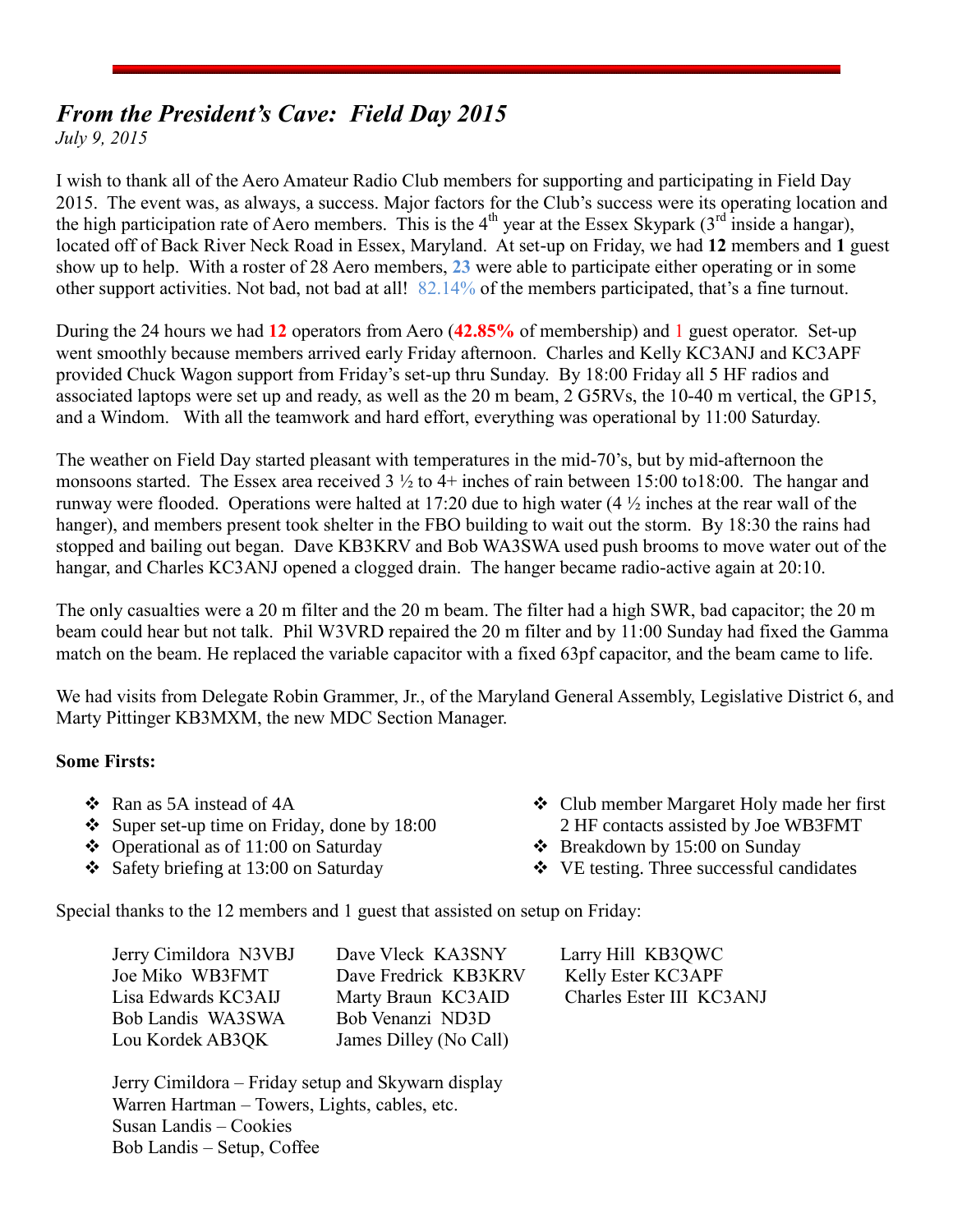Dave Fredrick – Helping with setup, Solar Panels, Electrical tie in, moping Phil Hock – Repairs to the Gamma match for the 20 m beam and 20 m filter Charles & Kelly – Chuck Wagon and food

**We made 1,586 QSO points and 1,550 Bonus points, for a Total of 3,136. We made QSO's with 45 States (including Delaware) and 7 DX.**

All in all it was a great weekend and operating fun was had by all. Thanks to all who helped make this a safe and successful Field Day event.

*Joe Miko, WB3FMT*

#### **NET REPORTS**

#### **7-8-15: 28.445 MHz, 20:00 to 20:53.**

W3PGA Joe (NCS) Essex, W3JEH Ron Perry Hall, KB3VAE Richard Middle River, KA3SNY Dave Essex, KB3PGN Georgeann Essex, KC3FBL Jim Parkville, W3VRD Phil Essex, KB3JVP Ken Middle River, NE3A Ken Middle River, N3VBJ/4 Jerry Sparta, KY

#### **7-22-15: 449.575 MHz, 20:00 to 20:55.**

*The usual 2m net was moved to the 440r because of the adverse effect on 90° + temps on the 2m machine.*

W3PGA Joe (NCS) Essex, KC3ANJ Charles Dundalk, W3JEH Ron Perry Hall, AC3F Pat Middle River, KB3JVP Ken Middle River, KC3APF Kelly Dundalk, KA3SNY Dave Essex, W3VRD Phil Essex, KB3BVB Michael Middle River (Pat's and Frank's son)

Charles is working on utilizing power supplies from network servers; Kelly is becoming proficient in soldering, and the club still can't find field day tower number 4. Saw Warren at Lowe's today he does not have the missing tower.

#### **7-29-15: 147.240 MHz, 20:00 to 20:53 local.**

W3PGA Joe (NCS) Essex, KB3JVP Ken Middle River, N3VBJ Jerry Dundalk, KB3VAE Richard Middle River, AC3F Pat Middle River, KC3APF Kelly Dundalk, KC3QWC Larry Perry Hall, KC3ANJ Charles Dundalk, KA3SNY Dave Essex, KB3PGN Georgeann Essex, KB3QK Lou Bel Air (Rt 43), W3JEH Ron Perry Hall, N3EKO Ron Baynesville, NE3A Ken Middle River

There were 14 check-ins, including Net Control. (Is this a record?)

To compensate for having the 2m net on the 440 machine, tonight's 440 net was held on the 2m machine. No, really, Jerry and Phil had installed new/repaired equipment that afternoon and wanted to test the repeater. A few items need to be addressed, The next service activity is tentatively scheduled for Monday August the 3rd.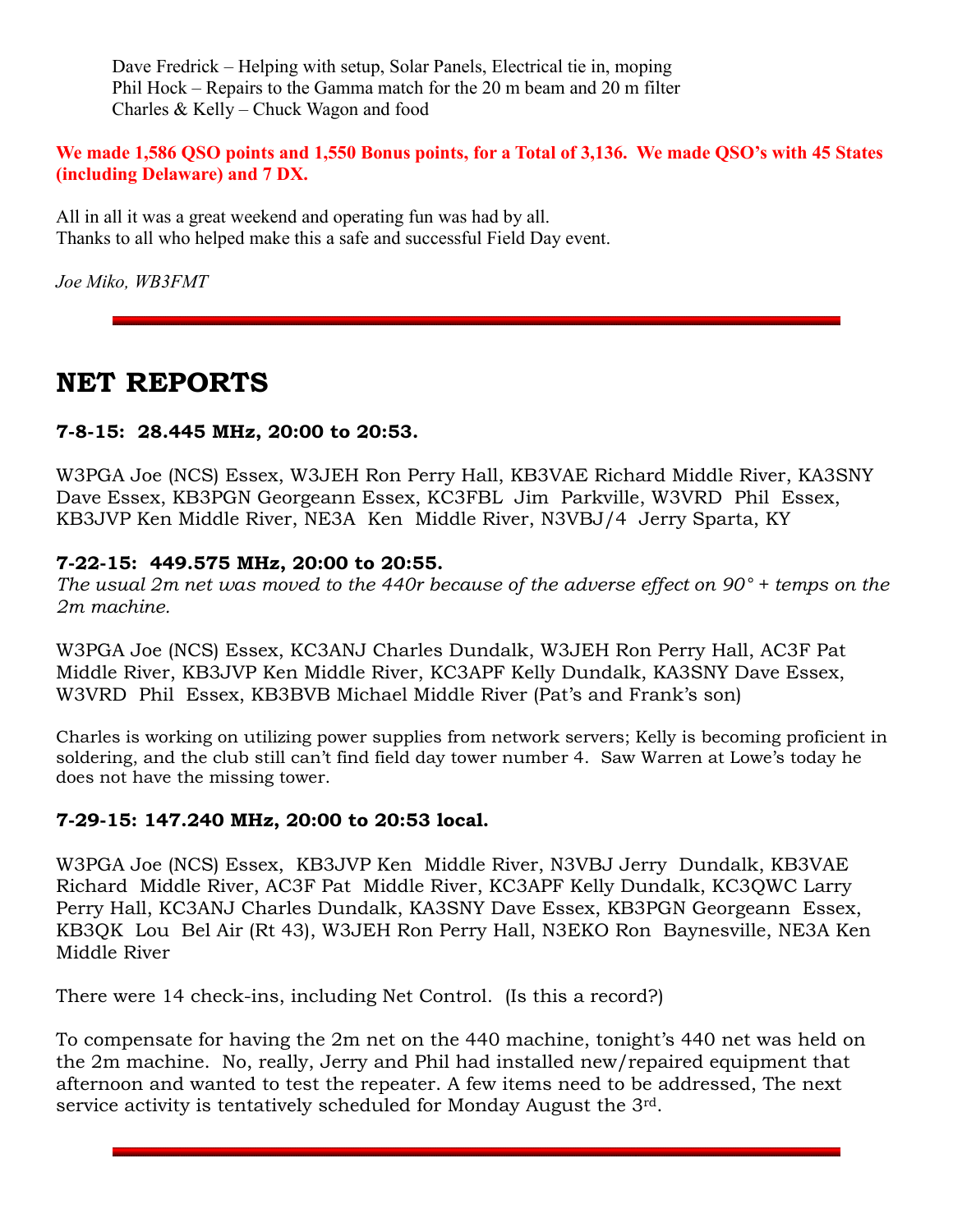## REPEATER NEWS

#### **2m Machine Back on the Air**

Our 147.240 repeater has been repaired. Thanks and good job to Phil, Ken, and Jerry. The new machine was installed on Wednesday, July 29, and was used for that evening's net as a stress test run. (See Net Reports section.)

Some changes to the repeater are: a new ID "W3PGA Aero ARC", a new courtesy beep and a 3 minute timer. Just remember to follow the 2 second rule – wait after you hear the beep. The repeater is running about 50 W.

A few items need to be addressed. The IDer volume needs to be lowered, the time out appears to be less than 3 minutes, the frequency of the IDer, number of ID per number of minutes and a drop in output power was noticed by distance stations. These are just minor bugs that will be corrected in the next service event. The next service activity is tentatively scheduled for Monday August the 3rd.

#### Sherlock Holmes Investigates: The Case of the Missing Tower

Mr. Holmes has activated the Baker Street Irregulars to scour London – oops, I mean Baltimore – searching for The Aero Club's missing antenna tower.

Based on photographic evidence of June 2014, the Club owns four – 3 olive drab and one sand colored. Two were loaned out to Bob WA3SWA and Al K3ROJ, one each. A third is accounted for.

Club members are requested to be on the lookout for the errant equipment. If found, please contact Warren.

#### **Upcoming Second Wednesday Presentations**

These presentations will be given at the Essex SkyPark FBO building after the business meeting.

| Date | Topic                                     | Presenter |
|------|-------------------------------------------|-----------|
| 7/15 | Other Things the MFJ SWR Analyzer Can Do! | Dave F    |
| 8/19 | FM Digital Part 2: D Star                 | Jerry     |
| TBD  | Contest Logging with N1MM                 | Bob V     |
| TBD  | ISS Sighting and Contacting               |           |

*Any questions call Joe Miko at 443-956-0197.*

Presenters who wish to submit a description of their talk may email it to Georgeann at [KB3PGN@reagan.com](mailto:KB3PGN@reagan.com) for inclusion in the Aerial.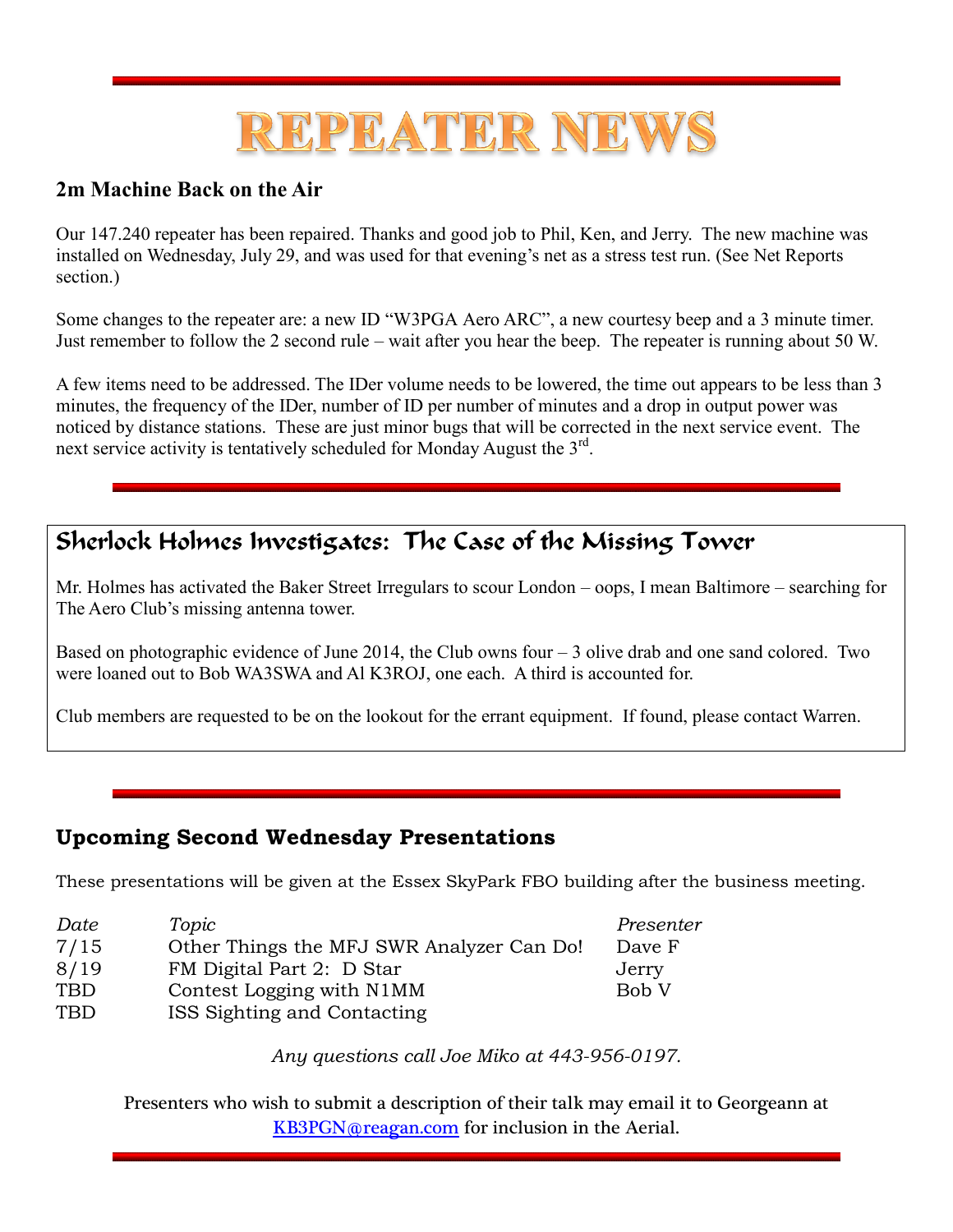

VE CORNER by Pat Stone, AC3F

The AERO VE Team held its first ever FD test session at the Essex Sky Park. Congratulations to our new Techs – Chris KC3FFL, Bill KC3FFN, and Liz KC3FFM.

Also, a very special thanks to WB3FMT, KB3KRV, & AB3QK for assisting me with this session.

Thanks to all who have volunteered to join our VE Team. Email me at  $ac3fac3p@yahoo.com$  to be added to our VE list.

As of July 1<sup>st</sup>, 2015 the question pool for the General class exam will be updated. New test materials will reflect these changes.

Our next test session is scheduled for September 26, 2015 at White Marsh.

#### **Aero ARC VE 2015 Test Schedule**

Where: White Marsh Library, 8133 Sandpiper Circle, White Marsh Md. 21236 Time: 1 PM

Dates: September 26, November 14

Contact: Patricia Stone, AC3F, phone: 410-687-7209, email: [ac3f@juno.com](mailto:ac3f@juno.com)

#### UPCOMING HAMFESTS and EVENTS

#### **Sunday, August 2, 2015: 65th Annual Berryville Hamfest**

Clarke County Ruritan Fairgrounds, 890 West Main St., Berryville, VA 22611 Website: [<www.shenvalarc.org/hamfest>](http://www.shenvalarc.org/hamfest) Sponsor: Shenandoah Valley Amateur Radio Club. Talk-In: 146.820 -

Contact: Thomas Brownlee, AF2D, 744 Gafia Lodge Rd., Middletown, VA 22645 Phone: 540-869-7065, E-mail: [<af2d@arrl.net.](mailto:af2d@arrl.net)

#### **Sunday, August 16, 2015: Carroll County Tailgate Fest**

Sportsman's Hall Skating Rink, 15500 Hanover Pike, Upperco, MD 21155 Website:<http://www.qis.net/~k3pzn> Sponsor: Carroll County Amateur Radio Club Talk-In: 145.410 (PL 114.8) Contact: Steve Beckman, N3SB, 2145 Bethel Road Finksburg, MD 21048 Phone: 443-435-1089, Email: [n3sb@qis.net](mailto:n3sb@qis.net)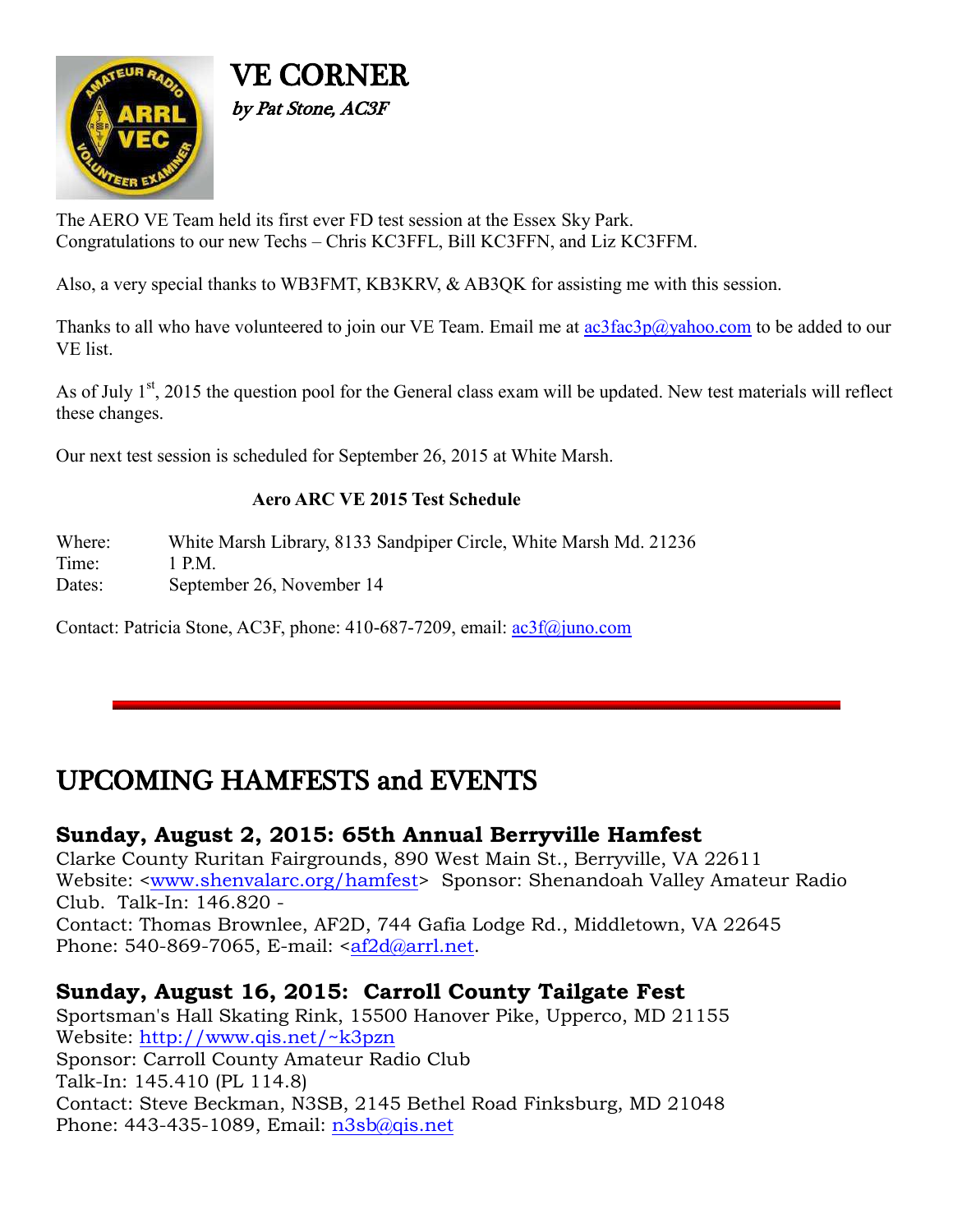#### **Saturday, October 3, 2015: Delaware State Convention (Delmarva AR & Electronics EXPO)**

Sussex Technical High School, 17099 County Seat Hwy., Georgetown, DE 19947. Website: [<www.radioelectronicsexpo.com>](http://www.radioelectronicsexpo.com/) Sponsor: Sussex Amateur Radio Association. Talk-In: 147.090 (PL 156.7) Contact: Herb Quick, KF3BT, PO Box 1431, Seaford, DE 19973 Phone: 302-629-4949, E-mail: [<herb@hamiltongraphics.com>](mailto:herb@hamiltongraphics.com)

#### **Sunday, October 4, 2015: CARAFest 2015**

Howard County Fairgrounds, 2210 Fairgrounds Rd, West Friendship, MD 21794 Website: [http://www.carafest.org](http://www.carafest.org/) Sponsor: Columbia Amateur Radio Association Talk-In: 147.390 (PL 156.7) Admission: \$6, Hours: 8 am - ? Tailgating and vendors. Free VE exams. DX card checking. Contact: David Parkison, KB3VDY, 1257 Stevens Avenue Arbutus, MD 21227 Phone: 410-977-1249, Email: [<vendorsales@carafest.org>](mailto:vendorsales@carafest.org)

#### **Saturday, September 19, 2015, 9:00 am – 4:00 pm, Essex SkyPark, Annual Wings & Wheels Fly-in**

You may view upcoming hamfests which are nearby in Pennsylvania, Delaware, Maryland-DC, West Virginia and the Virginia area by clicking on the ARRL MDC Section web page at: [www.arrl-mdc.net/hamfest.htm](http://www.arrl-mdc.net/hamfest.htm)

#### **PUBLIC SERVICE OPPORTUNITIES**

CARA club is looking for additional help for 2 upcoming events

#### **Saturday, August 8, Maryland High Endurance Adventure Test (MD HEAT)**

MD HEAT is an all-trail running and hiking challenge over 25K (16 mile) and 50k (32 miles) courses. It takes place in the Patapsco Park (Avalon, Glen Artney, Hilton and Orange Grove areas). The event typically attracts a several hundred participants, including advanced runners and those who are out simply for challenge. Proceeds support SENS (aging research) and Maryland Parks trail maintenance teams.

The event runs from 0700-1900. CARA operations are anticipated to begin around 0630 and will wrap up when the last participant crosses the finish line. We anticipate the end time will be 1600, based upon the 2014 event.

In addition to Net Control at the Start/Finish in the Avalon Area, CARA will support two trail locations that require some hiking and Aid Stations at the Hilton, the Swinging Bridge and near Landing Road (some walking/hiking necessary).

To volunteer, please go to: Maryland HEAT Race Volunteer Form - http://columbiaara.us3.listmanage1.com/track/click?u=d807b99cf84fb4c7cd7f5def6&id=fc3629d01a&e=6c47f00dc6

If you have questions about CARA's participation in the event, please contact Andy Protigal, N3AWP, at awprotigal@gmail.com.

For more information on the event, go to: http://mdheatrace.com/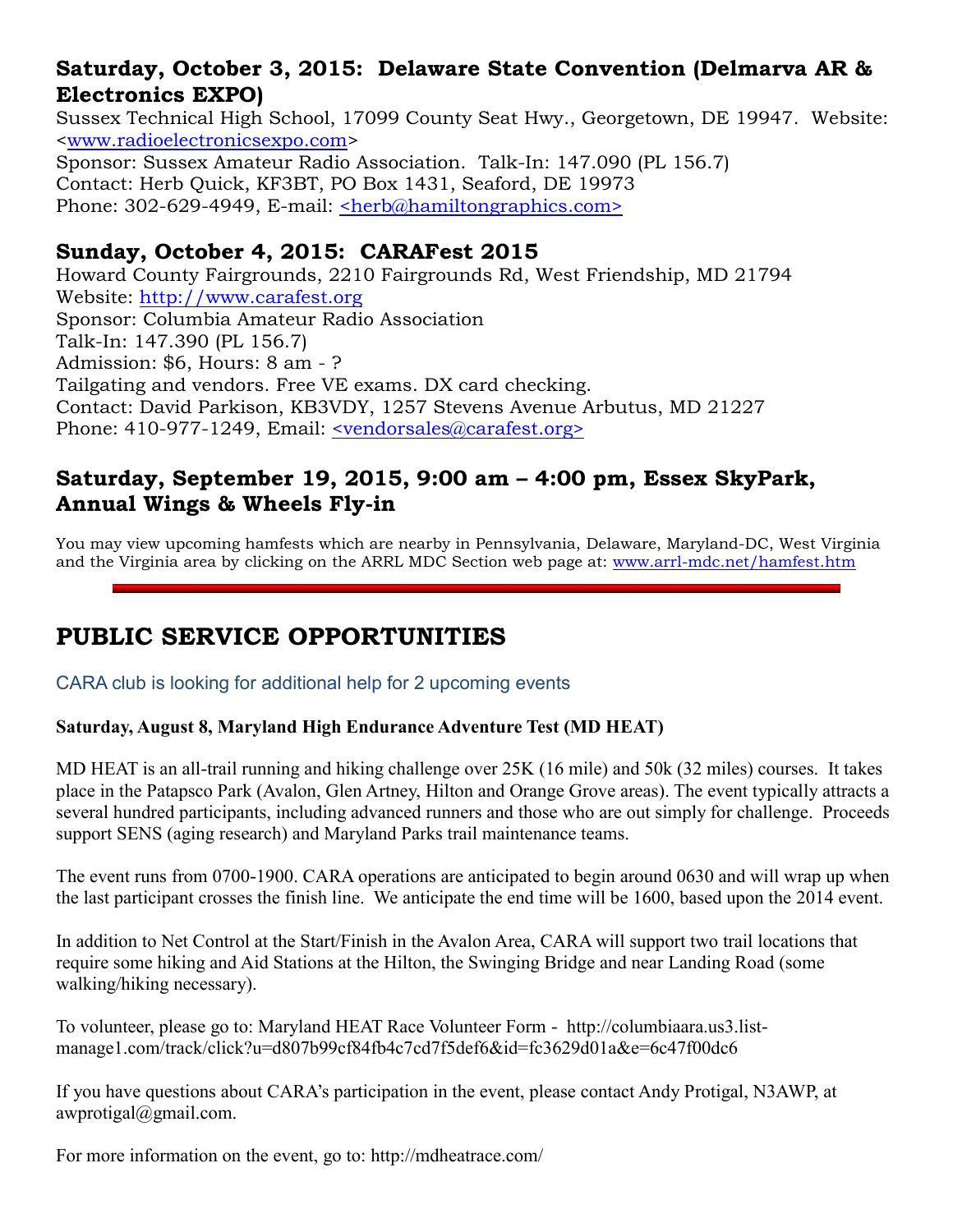#### **Sunday, August 9, Patapsco Epic Bicycle Ride**

CARA has been requested to provide 24 hams, and is very much short of that number!

The Mid-Atlantic Off Road Enthusiasts (MORE) maintains more than 400 miles of natural surface trails in public parks in our region. Members of MORE contribute over 7,000 hours annually toward this trail maintenance. The Patapsco Epic is a fundraiser mountain bike ride that benefits MORE's trail maintenance activities.

This is a brand new course this year and will have 15, 25, 35, and 50 mile courses. The expected duration is about ten hours.

Our crew will provide communications for the volunteer stations, SAG wagon, and rest areas. Many of the stations can be operated from a vehicle or a very short walk from a vehicle. Those of you who enjoy hiking may be afforded the opportunity to enjoy a short hike to your location.

Most stations can be worked with a handheld. A mast and external antenna is a huge benefit in some of this terrain. All are encouraged to come out as this is a very fun event. There is usually quite the party afterward with New Belgium Brewery in attendance as well as a variety of food trucks.

To volunteer, go to: Patapsco Epic Volunteer Form http://columbiaara.us3.listmanage.com/track/click?u=d807b99cf84fb4c7cd7f5def6&id=6dba61494c&e=6c47f00dc6

If you have questions about CARA's participation in the event, please contact Adam Walworth, W3ACW, at adamwalworth@gmail.com

Further information about the event may be found at https://www.bikereg.com/27013. NOTE: this is the entrant's application site, but it does contain a great deal of information about the event.

#### **Remembering a Lifelong Friend, Frank... AC3P / SK**

*By Joe Miko WB3FMT*

Frank and I were brought together in 1958 because of an astronomy book called *Stars* by Herbert Zim. It was the beginning of a lifelong friendship. I was 11 and Frank was 12, we were about 9 months apart.

In our early childhood, bikes were the mode of transportation in and around Hawthorne. I lived on Hawthorne Rd, he lived on Southorn Rd. When we met Southorn was the last street before the woods. At the end of Hawthorne there was a small old-time general store, where Frank could get cigarettes and a Pepsi for his mom, no notes or age restriction required. As a pre- and teenager I would get into whatever, and while being read the riot act by my Mom, if Frank came to the house, Mom without a break would say "AND YOU TOO". Most of the time, Frank got caught in the cross-fire and wondered why?

Frank was a self-taught musician. He could play, read, and write music. He played the piano, organ, and keyboard, and played with several bands over the years. His band played a number of local clubs in Baltimore City, County and in Anne Arundel County. As with all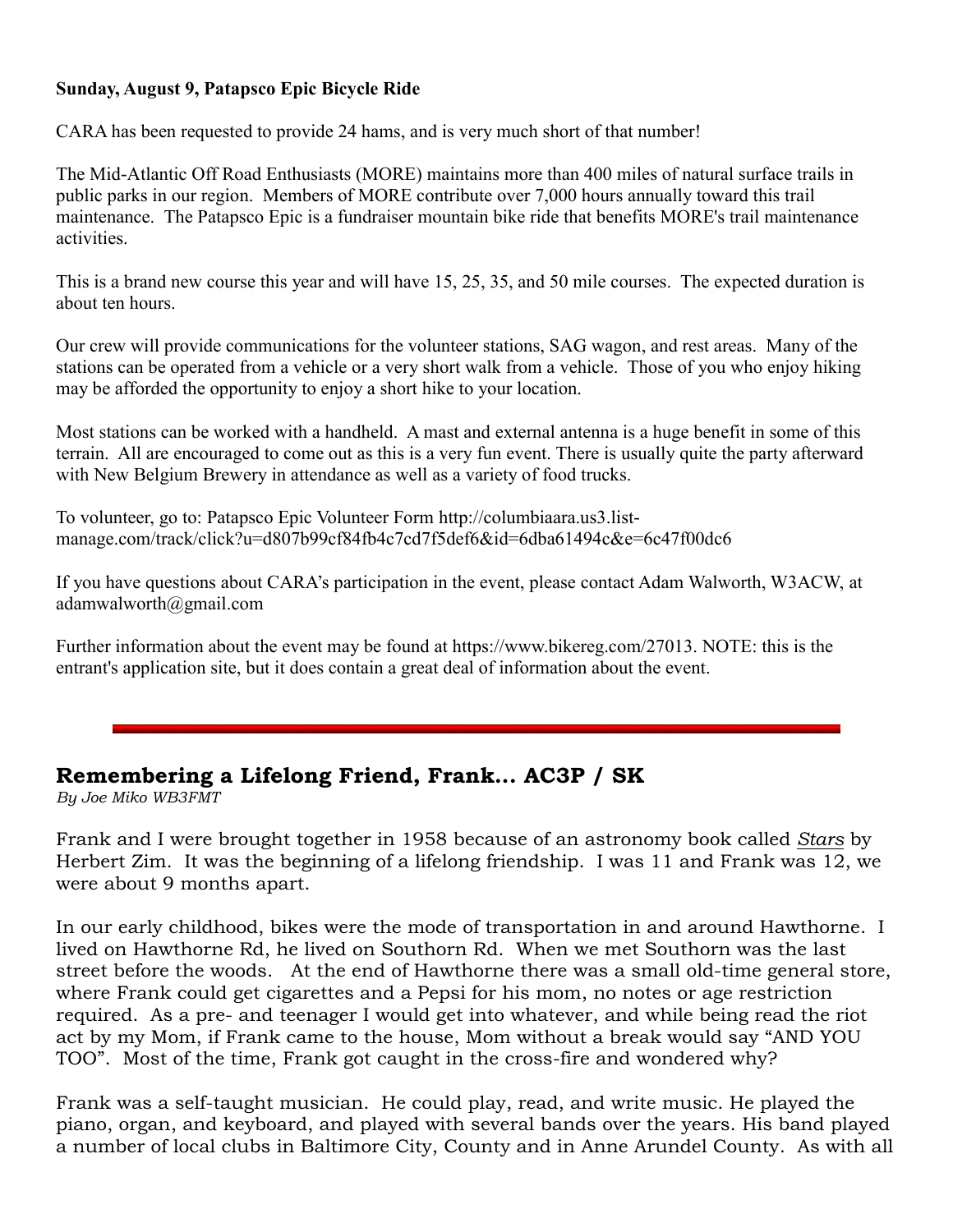beginning bands, some of the venues were school dances, bars, weddings, and some were dives. The most memorable musical event for Frank was playing in a "Battle of the Bands" at the old Baltimore Civic Center in 1968, where he met and actually performed a music set with the late great B.B. King – a night to remember.

Our adventure in astronomy started as a hobby, and in later years, 2004 for me and 2008 for Frank, became a job at the Maryland Science Center, Crosby Ramsey Memorial Observatory, in Baltimore. Not many people can say they get paid for doing their hobby. In addition to showing people stuff in space, we answered questions, dispelled myths, and help kids and college students with astronomy homework assignments.

We started by observing lunar eclipses; of the 44 total eclipses visible locally, we properly saw 20 of them. The others were weathered out!

In March 1970, Frank, Pat, Mary, and I went to my Uncle CW's farm in Aulander, N.C. It was our first total solar eclipse, the next one close to our location is on 8/21/2017, and, Frank, I know you will have the best seat in the house….

In all, we managed to see and photograph 8 of the 9 planets, (Pluto got demoted in 2006), Halley's and other comets, transits of Venus and Mercury, conjunctions, and more. Rain or shine, as the case in the summer of '69, during the lunar EVA of Apollo 11, during the telecast, we had a thunder storm and lost power in my part of Hawthorne …. Phone call to Frank… He had power… so my family, Mom, Dad, and Mary, all went to Frank's parents' house to sit in his living room for the "One Step for a Man, ......"

Frank and I were the guys that were up at night….most astronomy stuff doesn't happen 9 - 5.

Frank got his Novice license in 1963 while attending St. Charles College, uder the call KN3VZG. From that date forward he was a learner and an "Elmer" or teacher, always willing to help and provide a public service. I remember listening to Frank talk to other Hams using a Heathkit Lunch Box. It really was about the size of the old school metal lunchboxes. This was in the basement of his sister Shirley's house, his mom and dad's house right across the street from where he lived. In 1978 Frank and Pat upgraded to Extra Class (in 1978 the extra class ham licenses were equivalent to a  $2<sup>nd</sup>$  class telegrapher). Upgrading at the same time, somehow someone kinda flipped the new call signs, Pat getting AC3F and Frank AC3P.

What does a ham do? They advance the service and science of amateur radio. Early hams were the first people to send signals across the Atlantic Ocean in early 1900's. Hams use a variety of means to get the message across: Morse Code, called CW, Side Band, AM, FM, and digital modes. Hams were the first to bounce signals off the Moon in 1953. Many hams design and build their own equipment, sometimes to meet a specific event or activity.

In Frank's 52 years in Amateur Radio he worked with RACES, ARES, SKYWARN, the Baltimore Traffic Net, and the Aero ARC nets. He was a past member of BRATS, and 20 year member of the Aero club. From the Chase train wreck in 1987, the Johnstown Flood in 1977, through 2015 he worked at least 50 public service events, ranging from Bikeathons, Walkathons, Marathons, to supporting emergency evac shelters in Baltimore County. He also worked on public events with the Martin State Airport and Social Security special event stations. He also participated in Field Day events for over 20 years.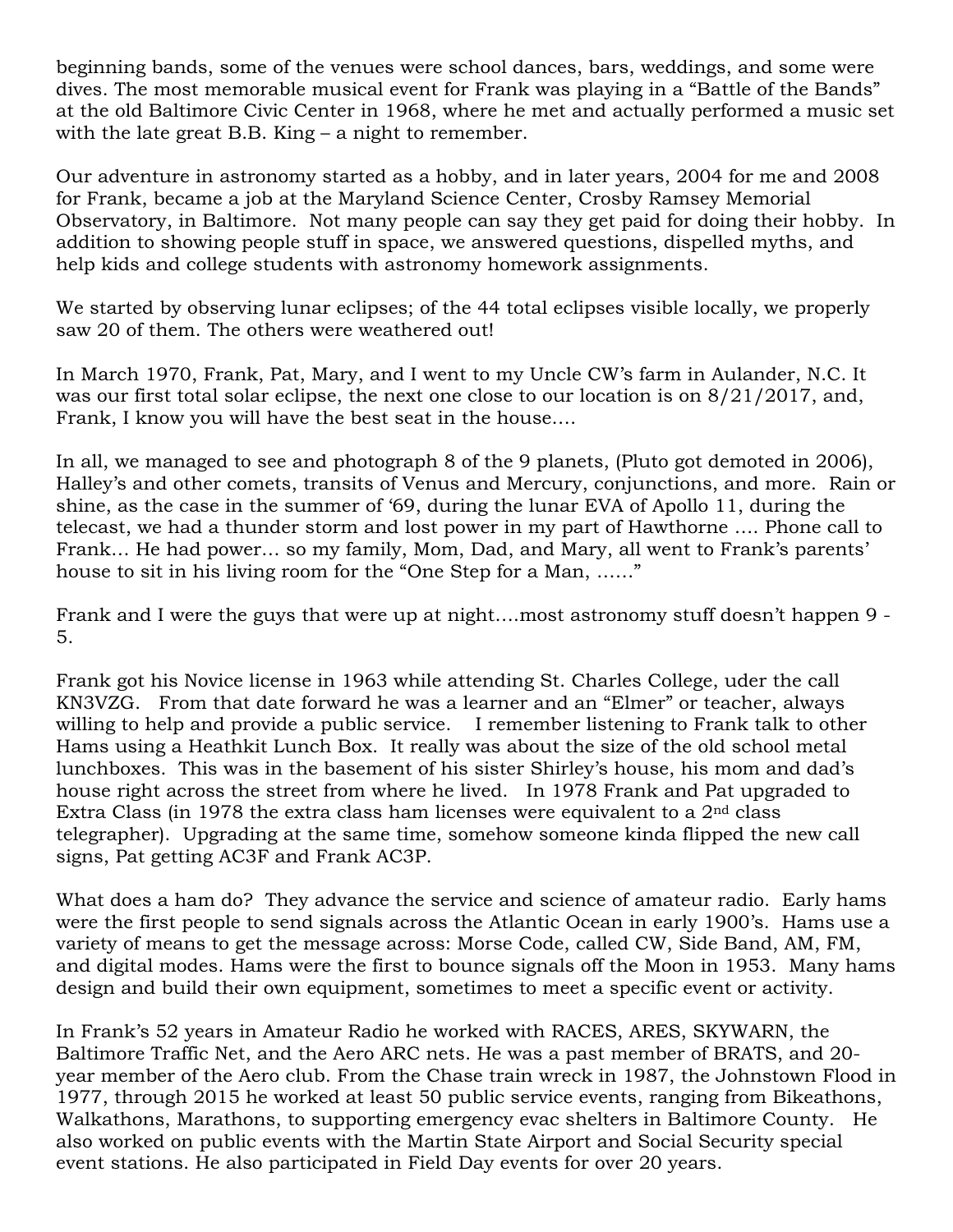For almost 20 years he was a member of the Aero Amateur Radio Club in Essex. At various times Frank served the Aero club as president, vice president, recording secretary, and corresponding secretary. He was also the editor-in-chief of the newsletter for the Club, having started the newsletter in 2004. In addition to his other activities, he was also a Volunteer Examiner, giving tests to people who want to become hams. His wife Pat AC3F is also a VE. Frank was a true Elmer willing to help anyone with the radio hobby.

*To Frank's family, Pat, Amy, Tim, Kevin and Mike, his granddaughter and three grandsons, and his sister Sheryl –*

*Frank was a loving son, brother, and husband of 45 years. He loved each of you without reservation. With all his hobbies and jobs, Family was always number one, always!*

**Good-by, my Friend, God Speed, 73's and 88's, Joe**



A reward of 500 micro farads is offered for information leading to the arrest of this desperate criminal - Hop-A-Long Capacity. This unrectified criminal escaped from a western primary cell where he had been clamped in ions awaiting the gauss chamber. He was charged with the induction of an 18 turn coil named Millihenry who was found choked and robbed of valuable joules.

He is armed with a carbon rod and is a potential killer. If encountered, he may offer series of resistance. Capacity is also charged with driving dc motor over a Wheatstone bridge and refusing to let the band-pass. The electromotive force spent the night searching for him in a magnetic field, where he had gone to earth. They had no success and believed he had returned ohm via a short circuit. He was last seen riding a kilocycle with his friend eddy current who was playing a harmonic.

*Submitted by Jerry N3VBJ*